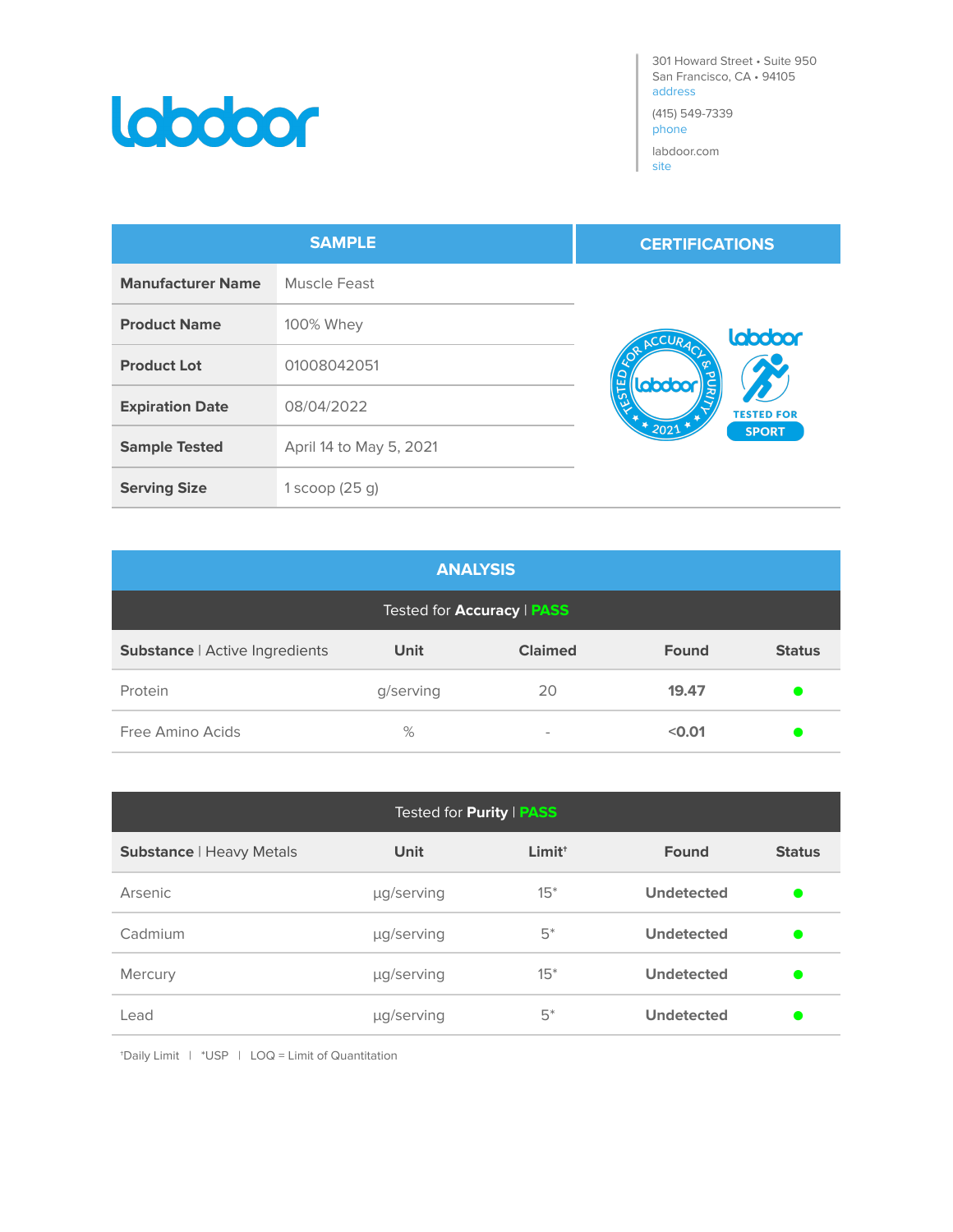| <b>Substance   Microbiology</b> | <b>Unit</b> | Limit                    | <b>Found</b>      | <b>Status</b> |
|---------------------------------|-------------|--------------------------|-------------------|---------------|
| <b>Total Plate Count</b>        | cfu/g       | $1000*$                  | $10$              | $\bullet$     |
| Yeast                           | cfu/g       | $100*$                   | $10$              | $\bullet$     |
| Mold                            | cfu/g       | $100*$                   | $10$              | $\bullet$     |
| Coliforms                       | cfu/g       | $\overline{\phantom{a}}$ | $10$              | $\bullet$     |
| E. Coli                         | cfu/g       | $\overline{\phantom{a}}$ | $10$              | $\bullet$     |
| Listeria                        | cfu/g       | $\overline{\phantom{a}}$ | <b>Undetected</b> | $\bullet$     |
| Staphylococcus aureus           | cfu/g       | $\overline{\phantom{a}}$ | $10$              | $\bullet$     |
| Salmonella/Shigella             | cfu/g       | $\overline{\phantom{a}}$ | <b>Undetected</b> | O             |

\*USP

## Tested for **Sport** | **PASS**

A sample of the product and batch/lot above is certified to have been tested for the following compounds at a limit of detection of **1 ng/g** and found to be free of those substances.

|                                 | 1-Androstenediol, 1-Androstenedione, 1-Testosterone,                       |
|---------------------------------|----------------------------------------------------------------------------|
|                                 | 17-Hydroxypregnenedione, 19-Norandrostenediol, 19-Norandrostenedione,      |
|                                 | 19-Norandrosterone, 19-Noretiocholanolone, 4-Hydroxytestosterone,          |
|                                 | 5a-Androst-2-ene-17-one, 7-Hydroxyprogesterone, 7-Keto-DHEA                |
|                                 | 7a-Methyl-19-nortestosterone, Androstenediol, Androstenedione,             |
|                                 | Androsterone, Bolandiol, Bolandione, Bolasterone, Boldenone, Boldione,     |
|                                 | Calusterone, Clenbuterol, Clostebol, Danazol, Dehydroepiandrosterone,      |
|                                 | Desoxymethyltestosterone, DHCMT, Dihydrotestosterone, Drostanolone,        |
|                                 | Epi-dihydrotestosterone, Epitestosterone, Ethylestrenol, Etiocholanolone,  |
| <b>Anabolic Agents</b>          | Fluoxymesterone, Formebolone, Furazabol, Gestrinone, Halodrol,             |
|                                 | Hydroxytestosterone, Mephedrone, Mestanolone, Mesterolone, Metandienone,   |
|                                 | Methandriol, Methandrostenolone, Methasterone, Methedrone, Methenolone,    |
|                                 | Methyl-1-testosterone, Methyldienolone, Methylnortestosterone,             |
|                                 | Methyltestosterone, Methyltrienolone, Metribolone, Mibolerone, Nandrolone, |
|                                 | Norboletone, Norclostebol, Norethandrolone, Oxabolone, Oxandrolone,        |
|                                 | Oxymesterone, Oxymetholone, Prostanozol, Quinbolone, Stanozolol,           |
|                                 | Stenbolone, Testosterone, Tetrahydrogestrinone, Tibolone, Trenbolone,      |
|                                 | Zeranol, Zilpaterol.                                                       |
| <b>Hormones &amp; Metabolic</b> | 6-OXO, Acadesine, AICAR, Aminoglutethimide, Anastrozole, Andarine,         |
| <b>Modulators</b>               | Androstatrienedione, Arimistane, Clomiphene, Cyclofenil, Exemestane,       |
|                                 |                                                                            |

• • •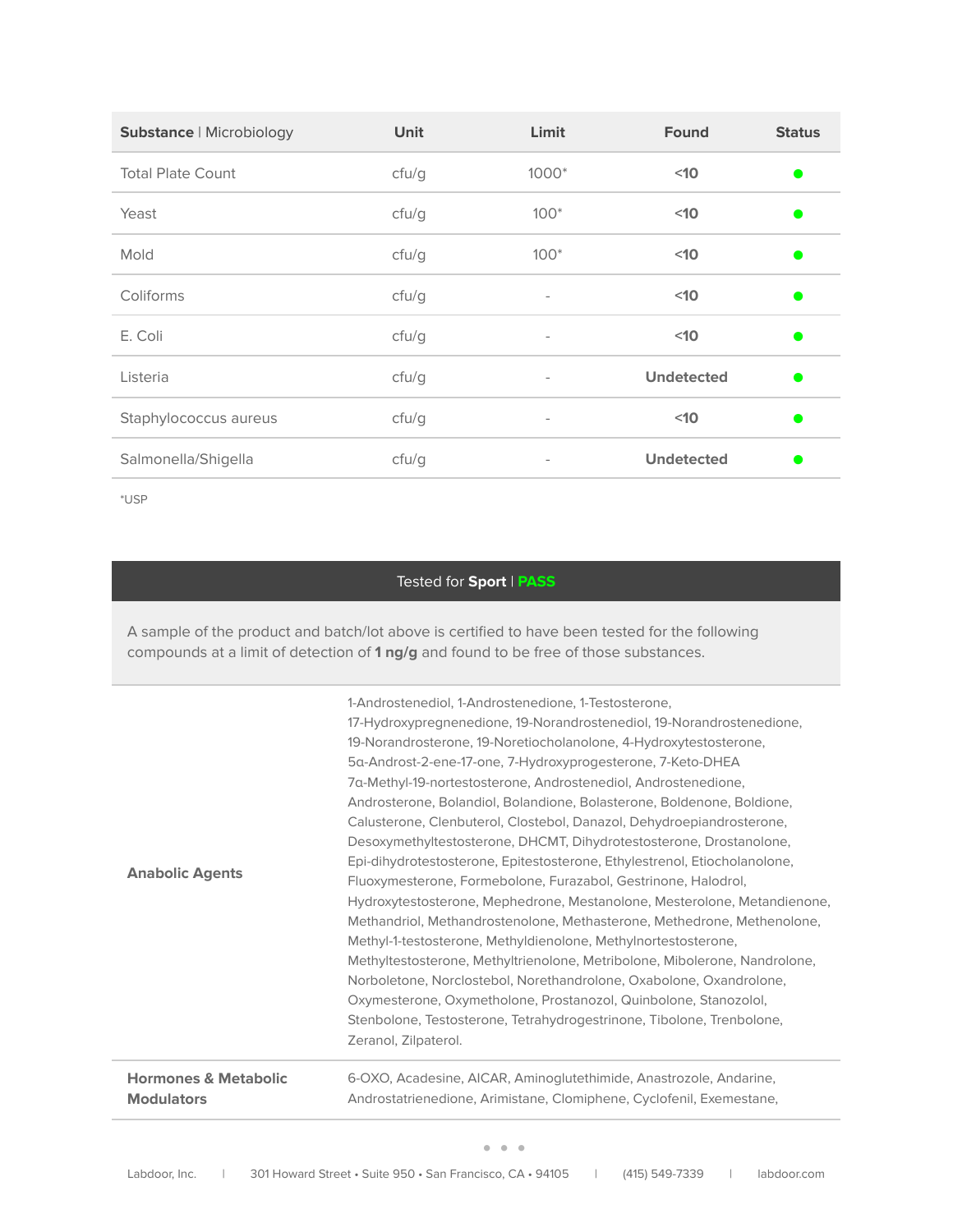|                                               | Fadrozole, Formestane, Fulvestrant, GW501516, Ibutamoren, Letrozole,<br>LGD-4033, Meldonium, Ostarine, RAD140, Raloxifene, SR9009, Tamoxifen,<br>Testolactone, Toremifene, Trimetazidine, Vorozole.                                                                                                                                                                                                                                                                                                                                                                                                                                                                                                                                                                                                                                                                                                                                                                                                                                                                                                                                                                                                                                                                                       |
|-----------------------------------------------|-------------------------------------------------------------------------------------------------------------------------------------------------------------------------------------------------------------------------------------------------------------------------------------------------------------------------------------------------------------------------------------------------------------------------------------------------------------------------------------------------------------------------------------------------------------------------------------------------------------------------------------------------------------------------------------------------------------------------------------------------------------------------------------------------------------------------------------------------------------------------------------------------------------------------------------------------------------------------------------------------------------------------------------------------------------------------------------------------------------------------------------------------------------------------------------------------------------------------------------------------------------------------------------------|
| <b>Corticosteroids</b>                        | Alclometasone, Aldosterone, Amcinonide, Beclometasone, Betamethasone,<br>Budesonide, Chloroprednisone, Ciclesonide, Clobetasol, Clobetasone,<br>Clocortolone, Cloprednol, Deflazacort, Desonide, Desoximetasone,<br>Dexamethasone, Diflorasone, Difluocortolone, Difluprednate, Fluclorolone,<br>Fludrocortisone, Fludroxycortide, Flumethasone, Flunisolide, Fluocinonide,<br>Fluocortin, Fluocortolone, Fluorometholone, Fluperolone, Fluprednidene,<br>Fluprednisolone, Flurandrenolide, Fluticasone, Formocortal, Halcinonide,<br>Halometasone, Loteprednol, Meprednisone, Methylprednisolone,<br>Mometasone, Paramethasone, Prednicarbate, Prednisolone, Prednisone,<br>Prednylidene, Rimexolone, Tixocortol, Triamcinolone, Ulobetasol.                                                                                                                                                                                                                                                                                                                                                                                                                                                                                                                                             |
| <b>Stimulants</b><br>*confirmation only       | 2-Amino-6-methylheptane, Adrafinil, Adrenaline,<br>Alpha-pyrrolidinovalerophenone, Amfepramone, Amiphenazole, Amphetamine,<br>Amphetaminil, Benfluorex, Benzphetamine, Benzylpiperazine, Bromantan,<br>Bromo-DMA, Cathine, Cathinone, Clobenzorex, Chlorpropamide, Crotetamide,<br>d-Amphetamine*, d-Methamphetamine*, Dimethylamphetamine,<br>Dimethylbutylamine, Ephedrine*, Epinephrine, Etamivan, Etilamfetamine,<br>Etilefrine, Famprofazone, Fenbutrazate, Fencamfamin, Fencamine,<br>Fenethylline, Fenfluramine, Fenproporex, Flephedrone, Furfenorex,<br>Heptaminol, Hydroxyamphetamine, Isometheptene, Levmetamfetamine,<br>Lisdexamfetamine, Mazindol, MBDB, MDA, MDEA, MDMA, MDPV,<br>Meclofenoxate, Mefenorex, Mephedrone, Mephentermine, Mesocarb,<br>Methylenedioxyamphetamine, Methylephedrine*, Methylhexaneamine,<br>Methylone, Methylphenidate, Modafinil, Nikethamide, Norfenefrine,<br>Norfenfluramine, Octopamine, Oxethazaine, Oxilofrine, P-Methylamphetamine,<br>P Hydroxyamphetamine, Pemoline, Pentetrazol, Phendimetrazine,<br>Phenethylamine, Phenmetrazine, Phenpromethamine, Phentermine,<br>Phenylpiracetam, Pholedrine, PMA, PMMA, Prenylamine, Prolintane,<br>Propylhexedrine, Pseudoephedrine*, Selegiline, Sibutramine, Strychnine,<br>Tuaminoheptane. |
| <b>Protein and Peptide</b><br><b>Hormones</b> | Human Growth Hormone (hGH), Animal Growth Hormones Human Chorionic<br>Gonadotropin (hCG), Insulin Growth Factor (IGF-1), Erythropoietin (EPO), Growth<br>Hormone Releasing Hormones (GHRH), Growth Hormone Secretagogues<br>(GHS), Growth Hormone Releasing Peptides (GHRP).                                                                                                                                                                                                                                                                                                                                                                                                                                                                                                                                                                                                                                                                                                                                                                                                                                                                                                                                                                                                              |
| <b>Beta Blockers</b>                          | Acebutolol, Alprenolol, Atenolol, Betaxolol, Bisoprolol, Bunolol, Carteolol,<br>Carvedilol, Celiprolol, Esmolol, Labetalol, Levobunolol, Metipranolol,<br>Metoprolol, Nadolol, Oxprenolol, Pindolol, Propranolol, Sotalol, Timolol.                                                                                                                                                                                                                                                                                                                                                                                                                                                                                                                                                                                                                                                                                                                                                                                                                                                                                                                                                                                                                                                       |
| <b>Beta-2 Agonists</b>                        | Albuterol, Arformoterol, Bambuterol, Bitolterol, Brombuterol, Fenoterol,<br>Formoterol, Higenamine, Indacaterol, Isoprenaline, Isoxsuprine,<br>Levosalbutamol, Metaproterenol, Olodaterol, Orciprenaline, Pirbuterol,<br>Procaterol, Ractopamine, Reproterol, Ritodrine, Salbutamol, Salmeterol,<br>Terbutaline, Vilanterol.                                                                                                                                                                                                                                                                                                                                                                                                                                                                                                                                                                                                                                                                                                                                                                                                                                                                                                                                                              |